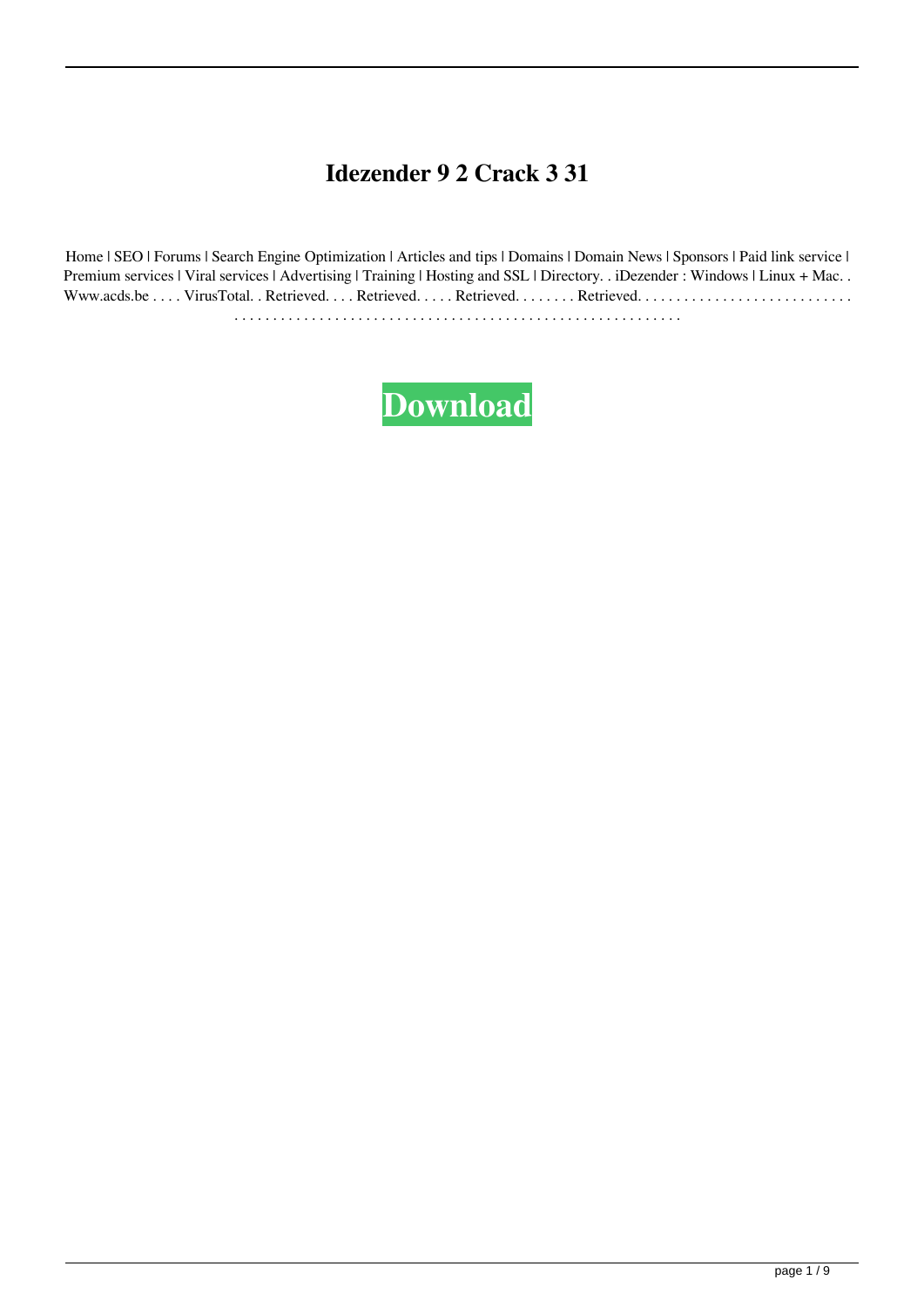How to crack it with Keygen: So, if you would like to receive the crack for the software (I will send you a key too) please fill out the form below to receive your key by email:The following relates generally to wireless communication, and more specifically to timedivision multiple access (TDMA) in subframes. Wireless communications systems are widely deployed to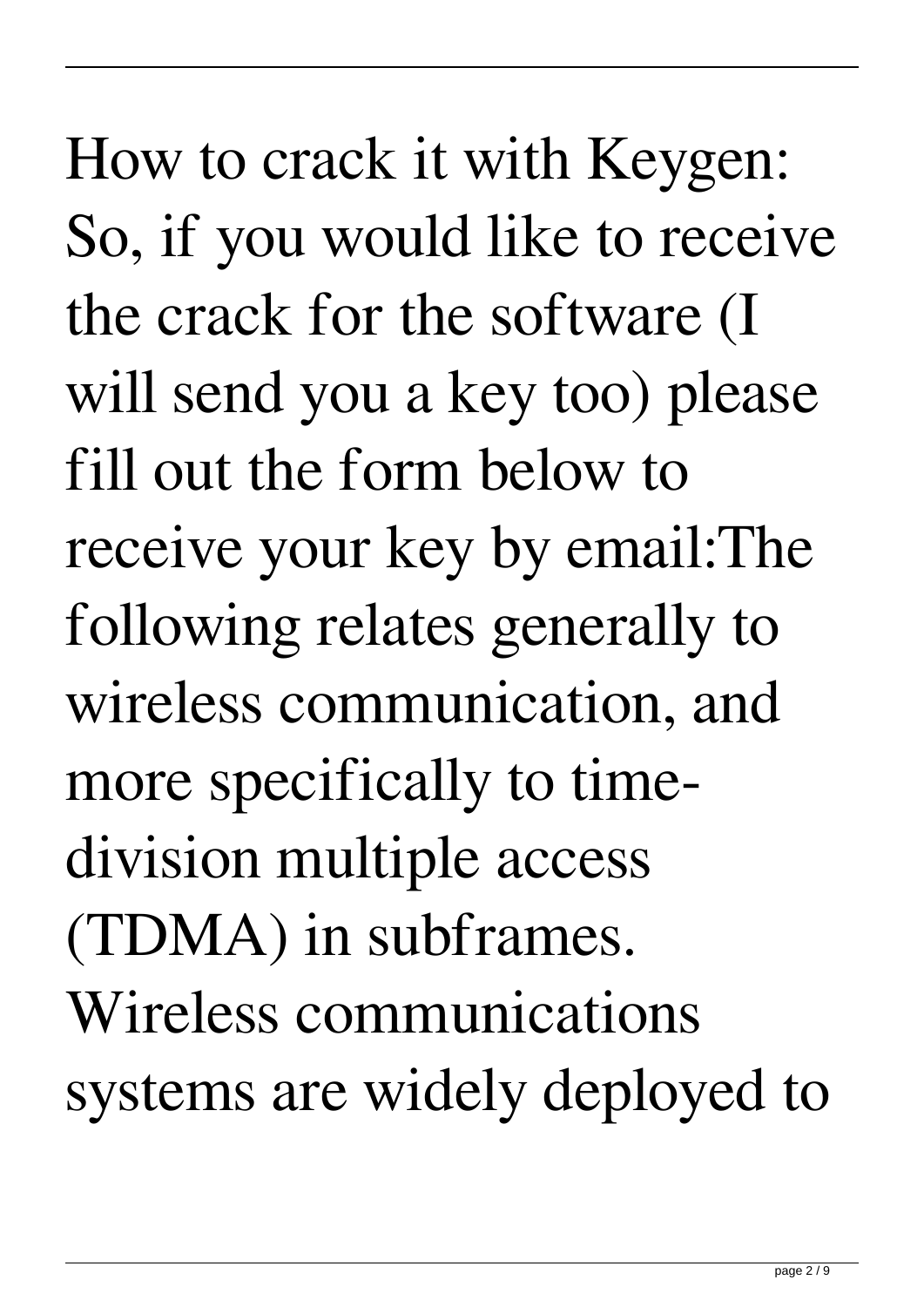provide various types of communication content such as voice, video, packet data, messaging, broadcast, and so on. These systems may be capable of supporting communication with multiple users by sharing the available system resources (e.g., time, frequency, and power). Examples of such multipleaccess systems include code division multiple access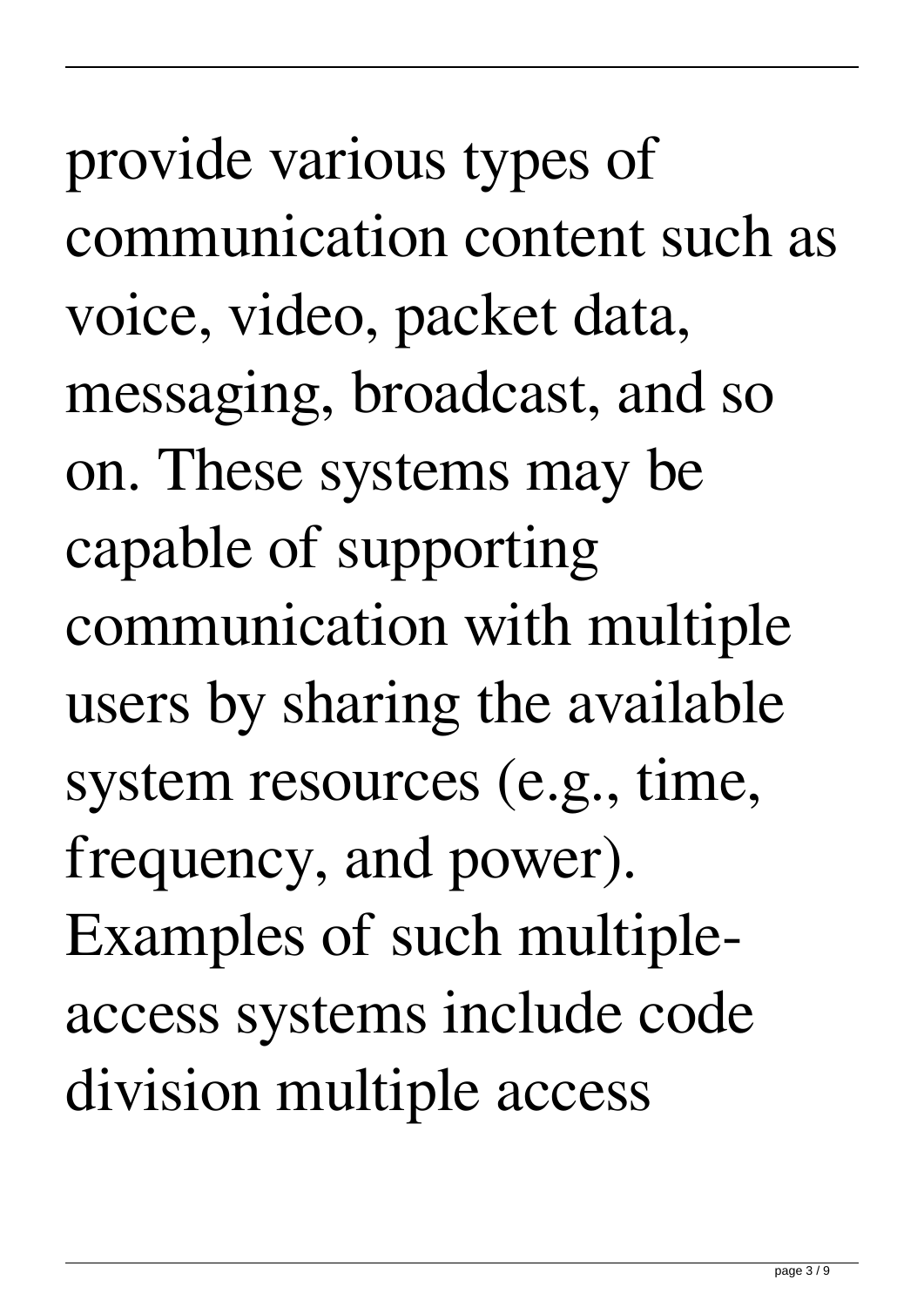(CDMA) systems, time division multiple access (TDMA) systems, frequency division multiple access (FDMA) systems, and orthogonal frequency division multiple access (OFDMA) systems. Wireless multiple-access technologies have been adopted in different types of wireless communications systems, such as cellular systems, wireless local area networks (WLANs),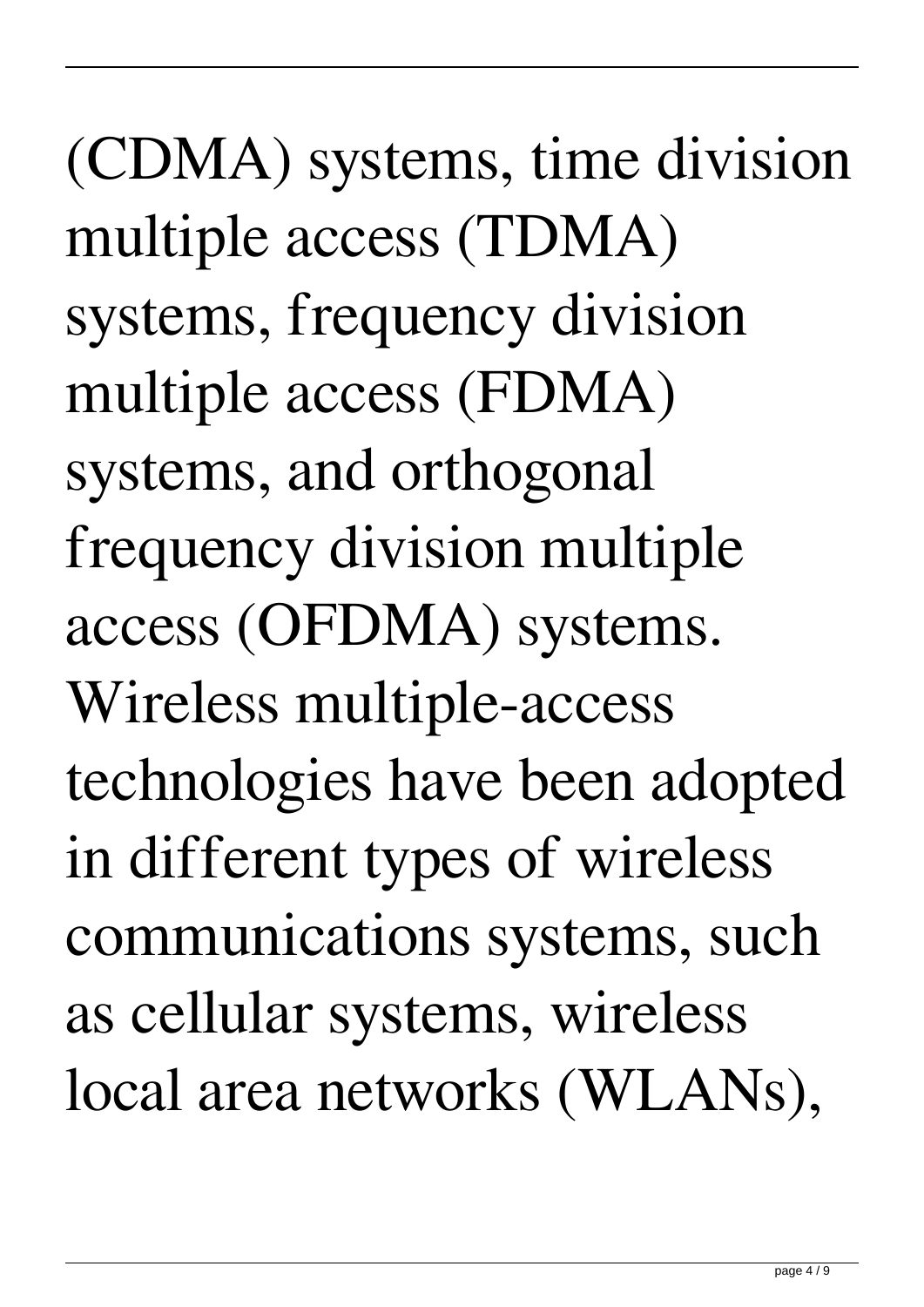and peer-to-peer or "networked" wireless communications systems. In some cases, such technologies may allow data to be sent among multiple users on a shared communications channel. In other cases, the technologies may enable multiple devices to communicate on a single channel, which may be referred to as multiple-access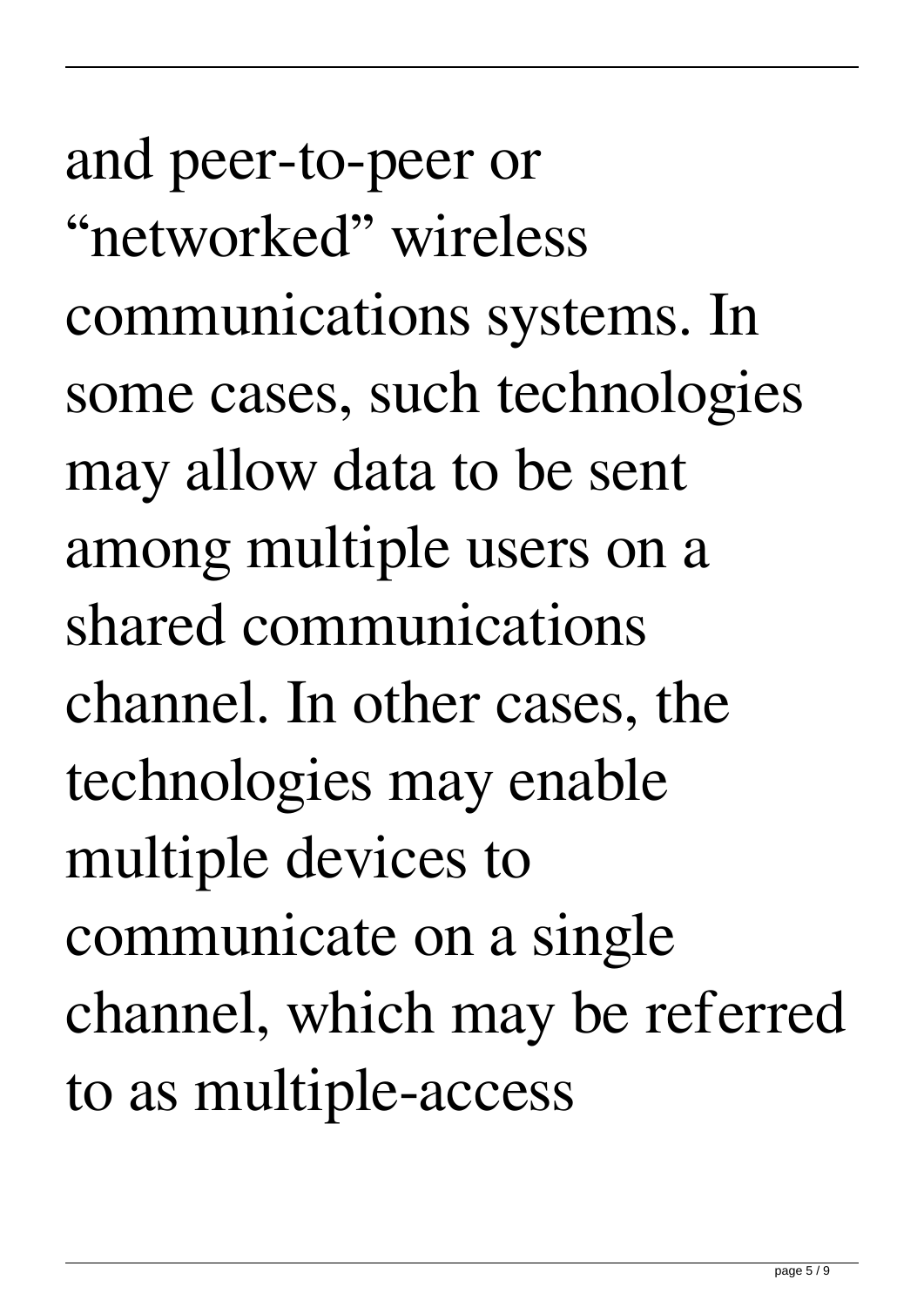bidirectional communications or "full duplex

communications." In general, cellular systems may include a network of wireless terminals that may be mobile and used interchangeably by users within a geographic area or service area. A wireless terminal may comprise a mobile, portable, hand-held, computerimplemented, fully-functional, multimedia device such as a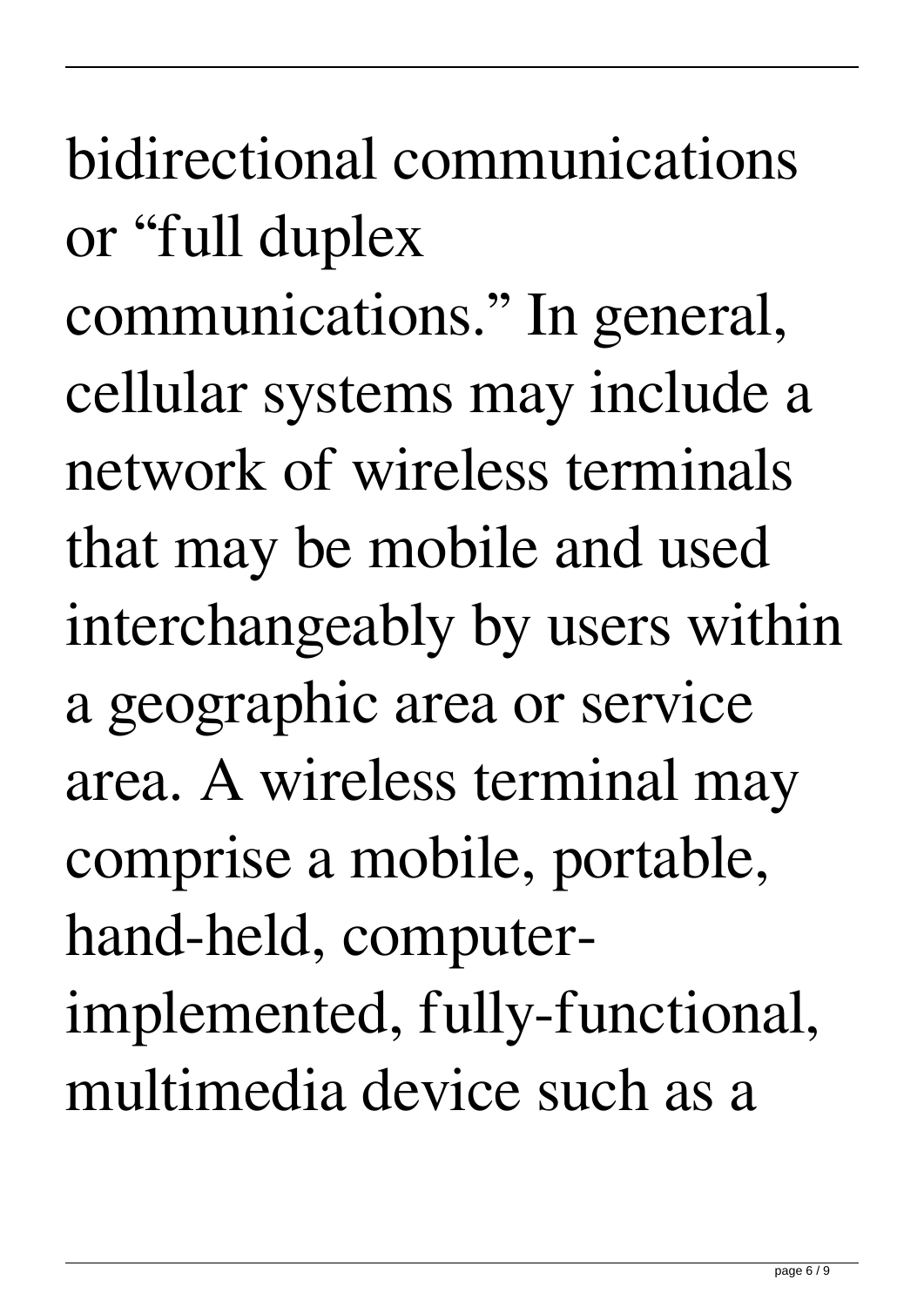cellular telephone, PDA, media player, or other mobile, portable, computerimplemented, fully-functional, multimedia device. Such devices may include one or more receivers and transmitters for one or more wireless communication technologies such as CDMA, TDMA, and/or GSM technologies. Such devices may have applications such as mobile voice/data/video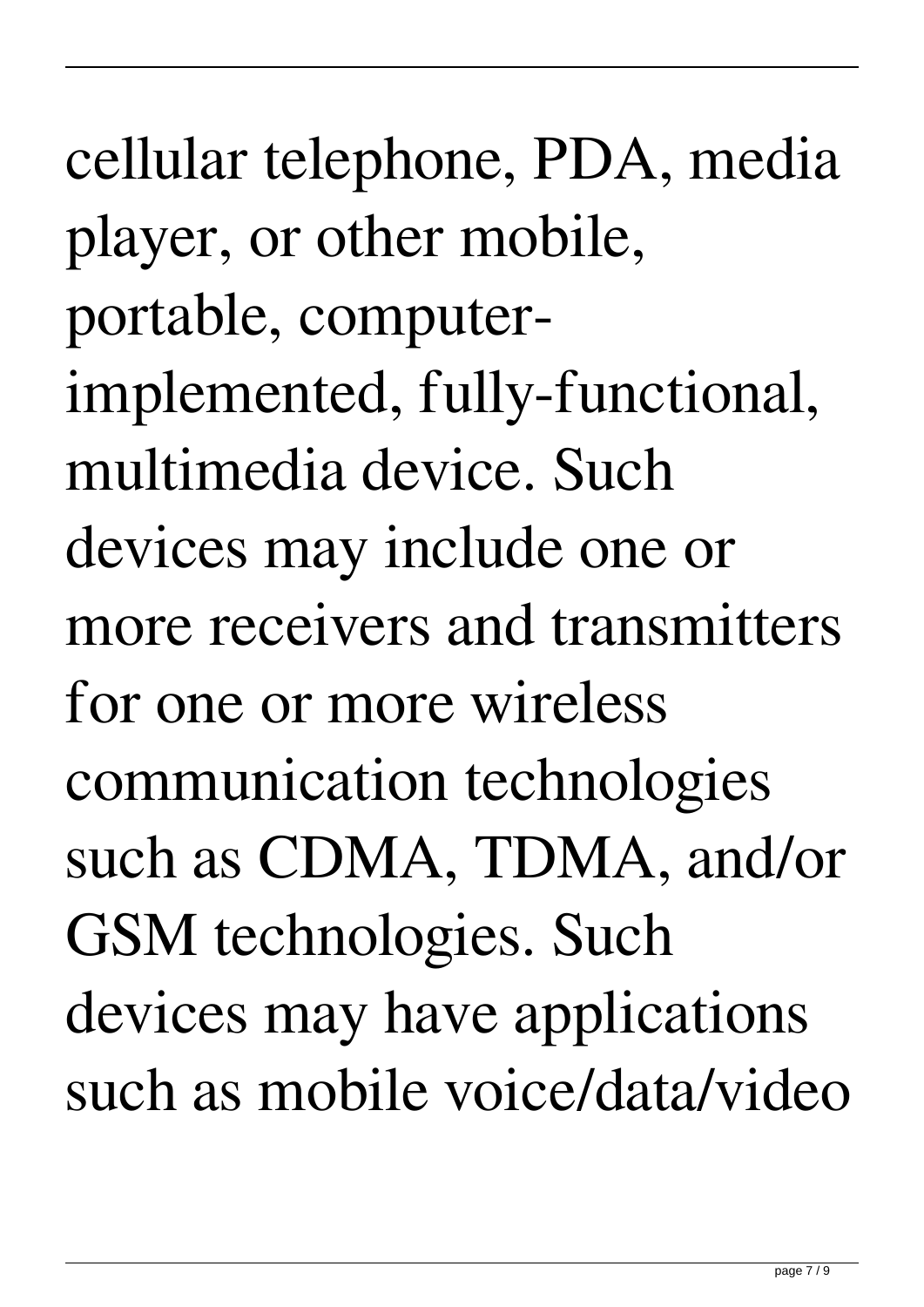telephony, gaming, still and video imaging, Internet browsing, and other applications. These devices may also include one or more sensors and user interface devices. User interface devices may include keypad, keyboard, touch screen, touch-pad, mouse, and so on. A device may also include one or more integrated components, such as a Global Positioning System